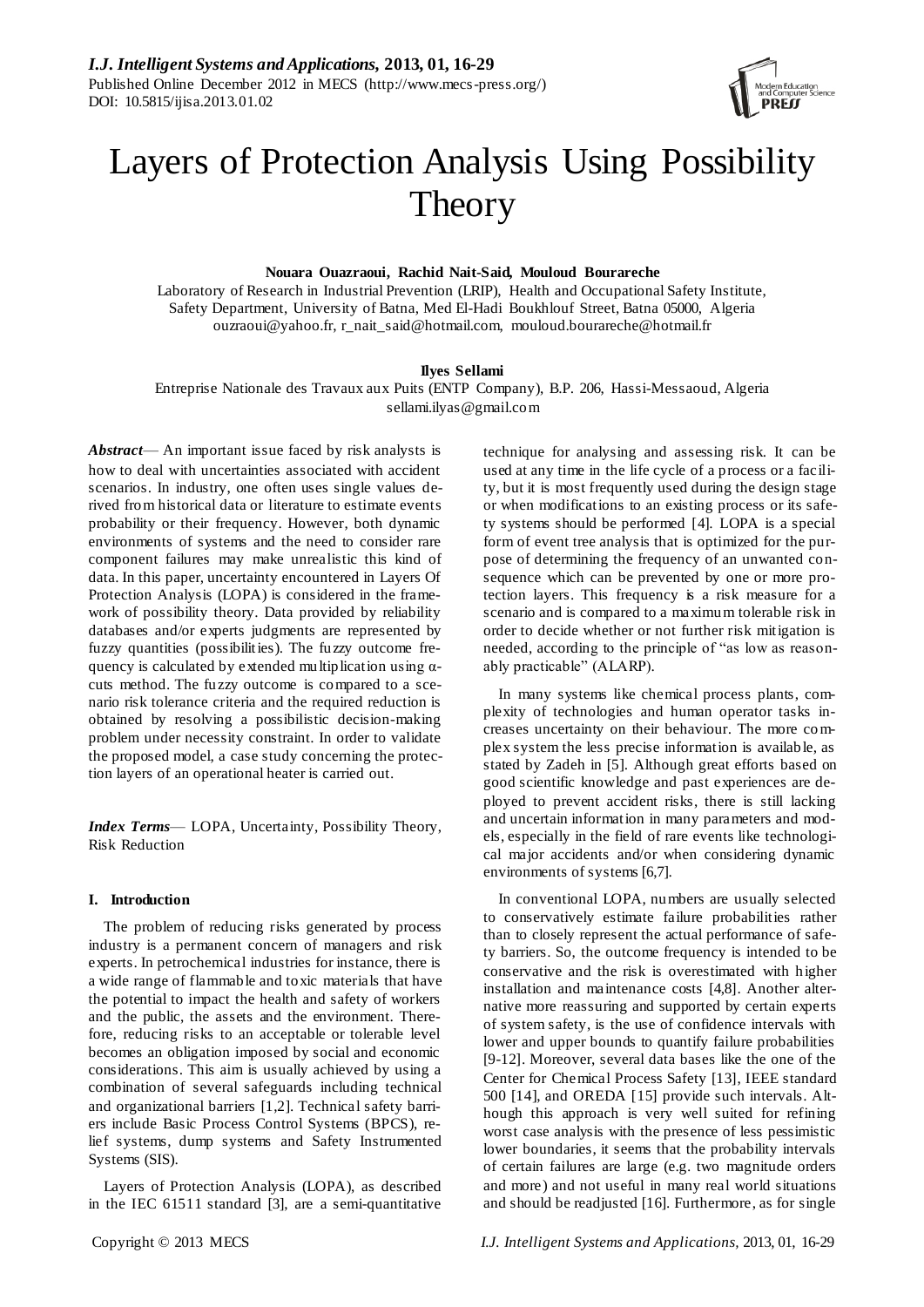probabilities, there is a lack of data for rare failures. In this case, using expert judgements will be well justified and even become a data source that could not be bypassed.

Possibility theory [17,18] seems to be one of the promising frameworks for risk assessment. Fuzzy numbers and more generally fuzzy intervals might be robust representations of imprecision and uncertainty when empirical information is very sparse [9,10,16,19,20]. In this case, instead of failure probabilities, one can use failure possibilities, i.e. failure fuzzy probabilities, that are subjectively assigned distributions. In this paper, an approach of fuzzy LOPA is proposed in order to add more power features to the conventional method. Fuzzy models allow the analyst to assess the elements of an accident scenario and risk reduction measures in a more flexible and less constraining way. To illustrate the proposed approach, it has been applied to an operational system, which is a heater in a gas treatment process.

This paper is organized as follows. Section II addresses an overview of conventional LOPA. Section III focuses on the uncertainty problem in risk assessment. In section IV, we describe the proposed fuzzy LOPA model. Section V deals with a realistic case study, and section VI contains concluding remarks.

## **II. Conventional Layers of Protection Analysis**

#### **2.1 General Presentation**

LOPA is a simplified risk assessment method, widely used in process industry [4]. Its primary purpose is to determine if there are sufficient layers of protection against a well-defined accident scenario, i.e. if the risk is reduced to a tolerable level. A scenario may require one or more protection layers depending on the process complexity and potential severity of a consequence. Protection layers include passive safeguards (containment, tank of retention, etc) and/or active safeguards (relief valves, SIS, etc.). LOPA is built on information provided by a qualitative hazard analysis such as process hazard analysis (PHA) and Hazards and Operability study (HAZOP).

LOPA is interested only in independent protection layers (IPL). An IPL is a device, system, or action that is capable of preventing an accident scenario independent of the initiating event or the components of any other layers of protection designed for the same scenario. The effectiveness of an IPL is quantified in terms of its probability of failure on demand (PFD)

## **2.2 LOPA Quantification**

LOPA is a semi-quantitative method. It typically uses orders of magnitude of the initiating event frequency and the PFD of IPLs to generate a risk frequency estimate of an accident scenario [8,21]. LOPA can be viewed as a variation of event tree analysis that is limited and optimized for the purpose of determining the frequency of an undesired consequence, which can be prevented by one or more protection layers. Whereas an event tree deals with all the possible consequences of an initiating event, LOPA focuses on one scenario at time, i.e. a single cause-consequence pair, which represents one path in the event tree as shown by the heavy line in Fig. 1. Thus, only harmful outcome frequency is usually ever calculated.



Fig.1: Example of event tree with three layers of protection

The outcome frequency is the initiating event frequency multiplied by the product of the IPL PFDs:

$$
f_i^C = f_i^I \times \prod_{j=1}^J PFD_{ij}
$$
 (1)

where  $f_i^C$  is the frequency for consequence *C* for initiating event *i*;  $f_i^I$  is the initiating event frequency for

initiating event *i*;  $PFD_{ij}$  is the probability of failure on demand of the *j*th IPL that protects against consequence *C* for initiating event *i*. Equation (1) is applicable for low demand situations, i.e.  $f_i^I$  is less than twice the test frequency for the first IPL, and assumes that all IPLs are independent. Data used in equation (1) should be representative of the industry or facility under study.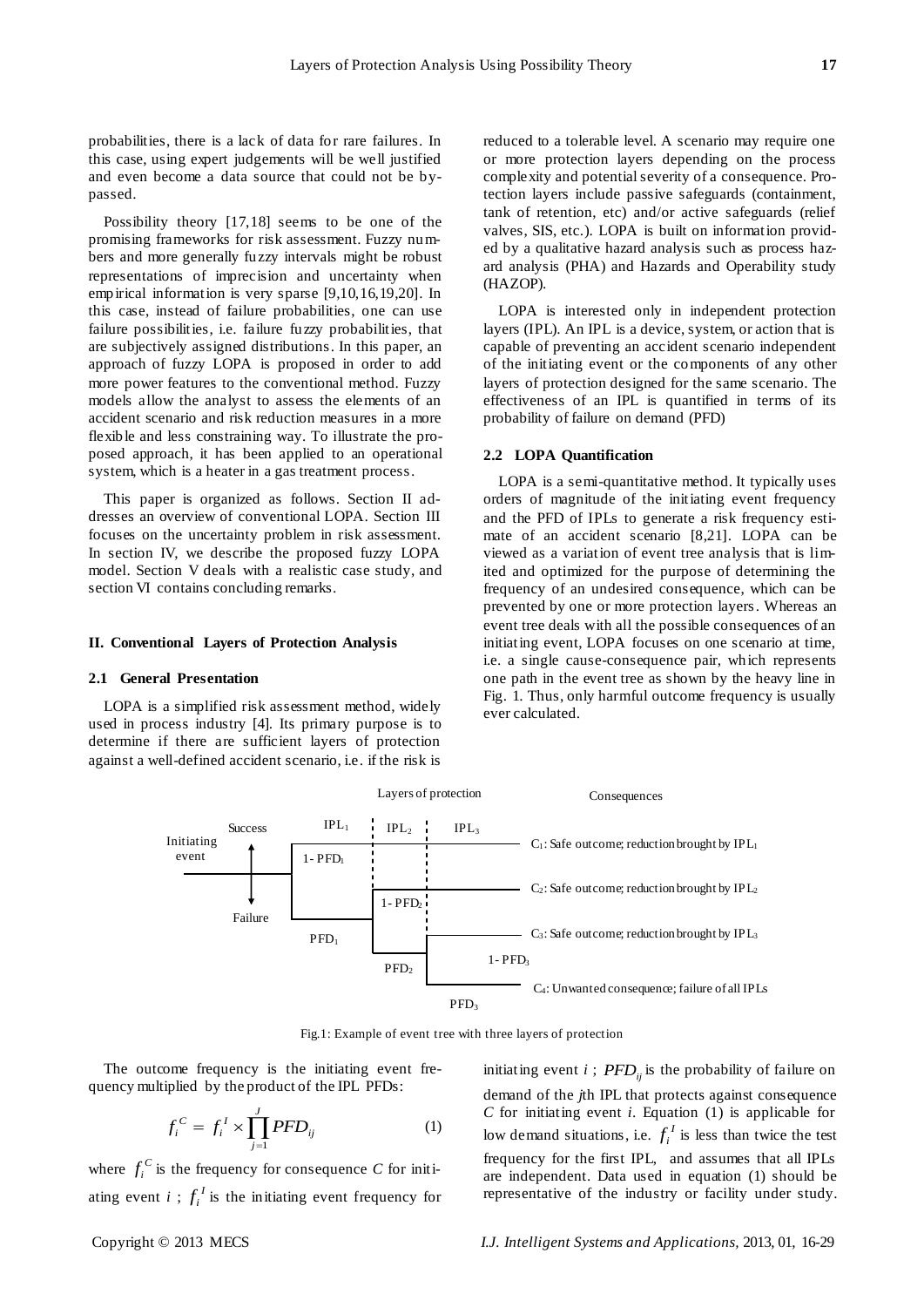They should be used only if sufficient historical data are available over an adequate period of time [21].

# **2.3 Using LOPA to Make Risk Decision**

LOPA is usually practiced to determine whether or not an accident scenario obeys to risk tolerance criteria. The following methods of risk judgment are used in LOPA:

*1)* The predominant one is to compare the calculated risk with predefined risk criteria. Quantitative risk criteria are preferred by some companies and may be required by law [22]. They may find simple and more convenient to have a numerical risk criterion expressed in terms of maximum tolerable frequency per scenario [4,23].

In its publication "Reducing Risks, Protecting People" [24], Health and Safety Executive in UK retained, for non-nuclear industrial plants, the individual risk criteria of  $10^{-3}$  fatality/year and  $10^{-4}$  fatality/year for maximum tolerable risks to workers and the public, respectively, and 10<sup>-6</sup> fatality/year for broadly acceptable (or negligible) risk to workers and public. Apportioning plant risk criteria to individual scenarios must address a reasonable basis for assessing the contribution of individual scenarios to the risk of the whole facility. By assuming that the contributions of all scenarios are additive [4,23,25], the total individual risk may be defined as the sum of risk contributions from many scenarios (e.g. fire, explosion, toxic releases...). So, risk criterion for a single scenario can be derived as follows:

$$
RC_s = \frac{TRC}{N_s} \tag{2}
$$

where *RC<sup>s</sup>* is the risk criterion for a scenario S; *TRC* is the total risk criterion;  $N_s$  is the number of scenarios.

Reducing the actual risk to a tolerable level is ensured by a risk reduction factor (RRF) derived from the reverse value of the PFD of an IPL. When  $f_i^c$  exceed maximum tolerable risk frequency, noted *TR*, *PFDPL* is a variable given by:

$$
f_i^C \times PFD_{PL} \le TR \tag{3}
$$

and *RRF*<sub>*PL*</sub> can be derived as:

$$
RRF_{PL} \ge \frac{f_i^C}{TR}
$$
 (4)

The ratio *TR*  $f_i^c$  corresponds then to Minimum RRF re-

quired (MRRF) to reach *TR*.

*2)* Expert judgment method is needed when specific risk tolerance criteria are not available due to the novelty of process or its complexity [4]. Referring to their own experience, experts compare IPLs and other features of the scenarios to industry practice or similar processes.

## **III. Uncertainty in Process Industry**

Risk assessment is a measuring process through which measurement error and uncertainty arise as a result of the limitation of the measuring tool, the measuring procedure, and the person performing the measurement. System complexity does increase behaviour uncertainty, since both theoretical and empirical models fail to take into account some relevant phenomena including their regimes, the mechanisms and the values of parameters, and may be based on a wide range of assumptions subject to uncertainty [5-7, 26]. Furthermore, operating environment of systems is constantly changing.

Historical data on failure frequency of the system and its defence are lacking. A typical example is the safety instrumented system (SIS) working in low-demand mode of operation which is the most common mode in processes. Demands to activate a safety instrumented function of the SIS are infrequent (less than once per year) and SIS components have not been operating long enough to provide reliable failure data. So, the use of historical experience is not obvious when dealing with rare failure [16,26,27].

Some assumptions are employed in setting risk scores when statistical data are unreliable or unavailable. The most known is "uncertainty increases risk". This is a conservative approach requiring that risk should be overestimated by assuming unfavourable conditions. This approach enhances risk assessment credibility, especially for public, but it results in higher exploitation and maintenance costs.

Another approach, may be the optimal, is to deal carefully with the state of "no or bad information" by considering a range of risk scores. It seems that sufficient robustness in the outcome frequency may not be attained by using single values (often means or pessimistic values). For many systems it is often difficult to deal with initiating event frequency and IPLs PFD as exact values due to the uncertainty associated with component failure data [10]. Thus, decision making might be based on pessimistic and/or optimistic criteria according to the overall level of system safety [26].

### **IV.Fuzzy LOPA Model**

Fuzzy set theory [28] has emerged as a very appropriate tool in dealing with uncertainty in reliability and safety analysis. Several fuzzy models concerning fault tree analysis (FTA), event tree analysis (ETA), failure mode, effects and criticality analysis (FMECA), risk graph method, ... have been developed to deal with the behaviour of systems which are too complex or too illdefined to admit of conventional quantitative techniques [9-11], [20,29]. Imperfect data are dealt with in a natural and flexible way by using fuzzy rules-based systems and/or fuzzy arithmetic.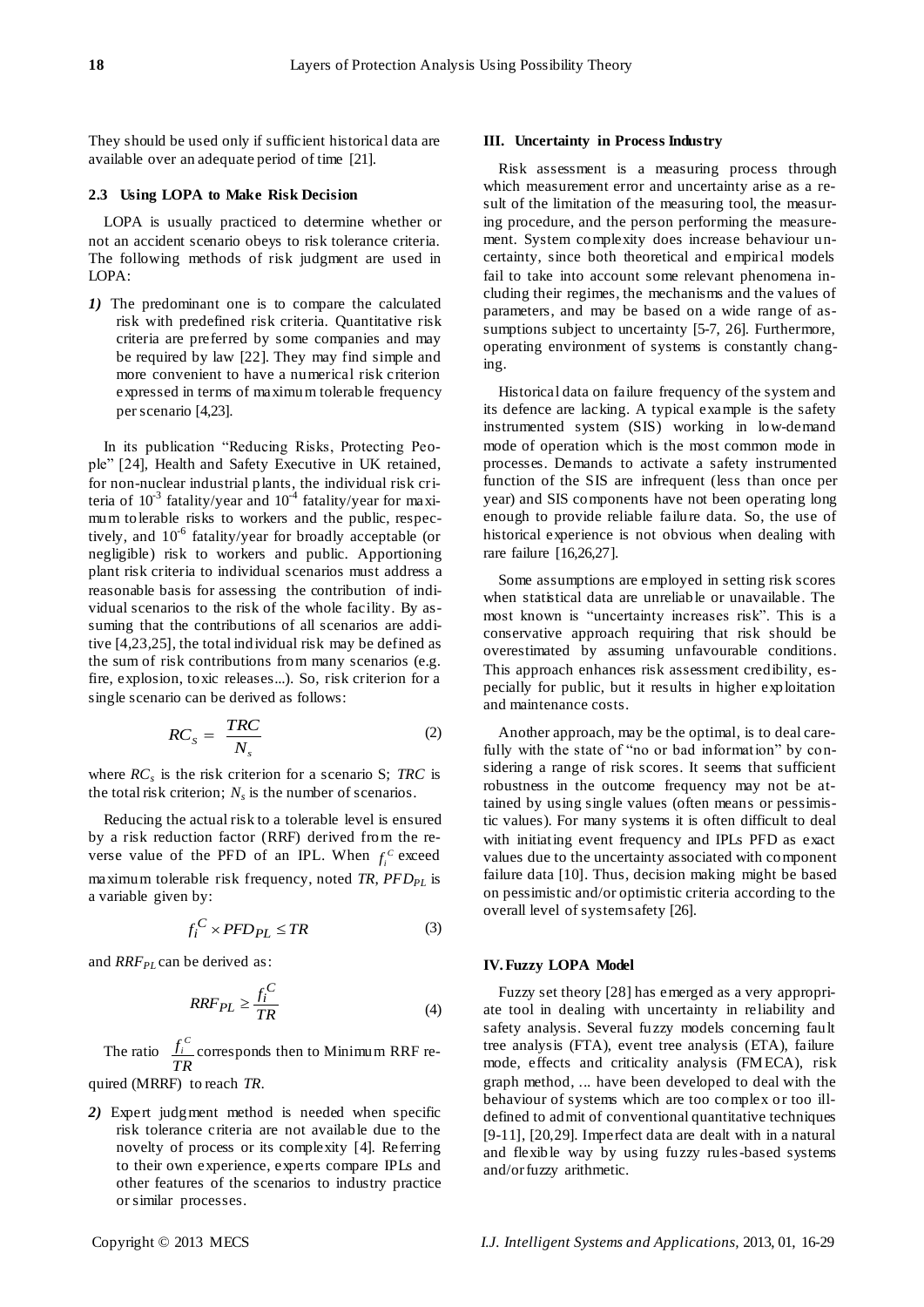The severity is considered as a variable by introducing a

severity reduction index derived from a fuzzy inference system. The risk level is determined from a fuzzy risk matrix as a fuzzy inference system. As an encouraging result, risk values are more accurate than those given by classical LOPA.



Fig. 2: Overall procedure of fuzzy LOPA.

In the present paper, the proposed fuzzy LOPA model belongs to what could be called "Fuzzy Quantitative Risk Analysis" (FQRA). The overall procedure of fuzzy LOPA model is shown in Fig. 2. Comparing to Markowski and Mannan's model, there are two main differences: 1) the risk is expressed as a frequency of an unwanted consequence. Thus, risk criteria are based on a maximum tolerable risk frequency rather than on risk matrix. 2) Risk reduction is dealt with by the model, by considering a possibilistic risk reduction approach. The main steps of the fuzzy model are discussed below.

# **4.1 Fuzzification**

The first step is to fuzzify crisp values and/or intervals provided by literature, databases and/or expert judgment using possibility or fuzzy probability concept [17,20]. The possibility is a fuzzy set defined in probability space. In this paper, the possibilities of failure are fuzzy numbers defined on [0, 1] and with triangular membership functions, as shown in Fig. 3. The modal value *m* where  $\mu(m)=1$  corresponds to the value totally possible. The triangular representation leads to a reasonable approximation of the membership of the fuzzy outcome frequency, as discussed in the last step of the model.

A fuzzy number may be decomposed into its  $\alpha$ -level sets, called  $\alpha$ -cuts, through the resolution identity [30]. Let  $\tilde{P}$  and  $P_a$  be a fuzzy number and its  $\alpha$ -cuts, respectively. Then:

$$
\widetilde{P} = \bigcup_{\alpha=0}^{\alpha=1} \alpha \cdot P_{\alpha} \tag{5}
$$

with

$$
P_{\alpha} = \left\{ p \in [0,1] \middle| \mu_{\tilde{p}}(p) \ge \alpha \right\} \tag{6}
$$

#### **4.2 Calculation of fuzzy frequency**

This calculation is based on extension principle [30]. In practice, the implementation of calculation procedure is not trivial since it corresponds to a non-linear programming problem. It is easy to show that fuzzy arithmetic operations are equivalent to the corresponding interval arithmetic operations for each  $\alpha$ -cut with  $0 \le \alpha \le 1$ . This method provides a discrete but exact solution to the extended operations in a very efficient and simple manner [31].



Fig. 3: Example of fuzzy probability.

The fuzzy outcome frequency is derived from the equation (1) by the extended multiplication, denoted by  $\otimes$ , as:

$$
\widetilde{f}_i^c = \widetilde{f}_i^{\;l} \otimes \prod_{j=1}^J P\widetilde{F}D_{ij} \tag{7}
$$

where  $\tilde{f}_i^c$  is the fuzzy frequency for consequence *C* for initiating event *i*;  $\tilde{f}_i^t$  is the fuzzy initiating event frequency for initiating event *i*;  $\widetilde{PFD}_{ij}$  is the possibility of failure on demand of the *j*th IPL that protects against consequence *C* for initiating event *i*. Using  $\alpha$ -cut decomposition: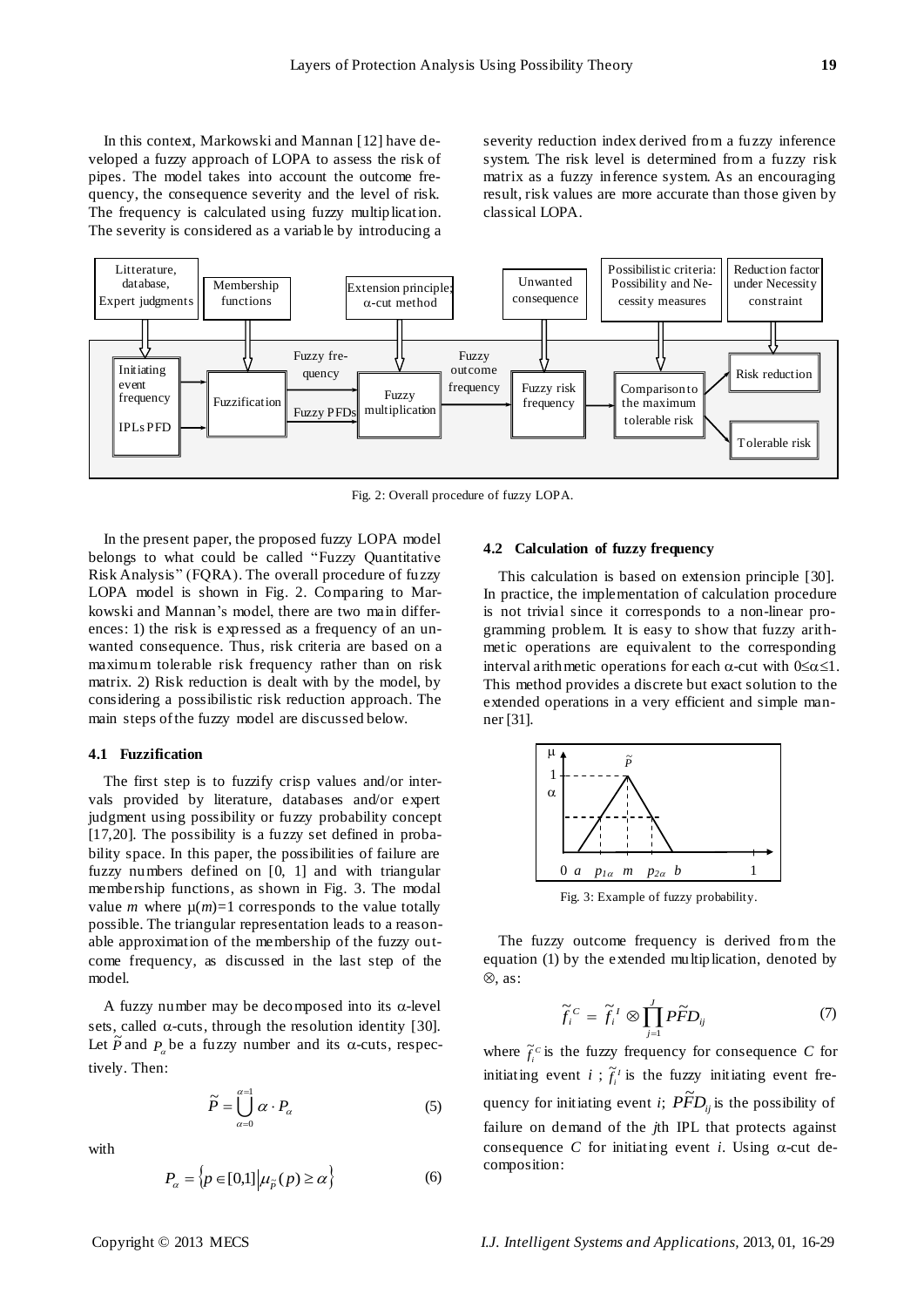$$
\widetilde{f}_i^c = \bigcup_{\alpha=0}^{\alpha=1} \left( \alpha \cdot f_{\alpha i}^l \cdot \prod_{j=1}^J \alpha \cdot PFD_{\alpha ij} \right) \tag{8}
$$

where  $f_{\alpha i}^I$  and  $PFD_{\alpha ij}$  stand for  $\alpha$ -cuts.

# **4.3 Comparison with the Maximum Tolerable Risk Frequency**

 $\int_0^x - \int_{\pi}^1 \int_{\pi}^1 \int_{\pi}^1 \int_{\pi}^1 \int_{\pi}^1 \int_{\pi}^1 \int_{\pi}^1 \int_{\pi}^1 \int_{\pi}^1 \int_{\pi}^1 \int_{\pi}^1 \int_{\pi}^1 \int_{\pi}^1 \int_{\pi}^1 \int_{\pi}^1 \int_{\pi}^1 \int_{\pi}^1 \int_{\pi}^1 \int_{\pi}^1 \int_{\pi}^1 \int_{\pi}^1 \int_{\pi}^1 \int_{\pi}^1 \int_{\pi}^1 \int_{\pi}^1 \int_{\pi}^1 \int_{\pi$ Risk reduction decision is based on comparing calculated frequency  $f_i^c$  with maximum tolerable frequency *TR* (Section 2.3). When dealing with single values, this comparison is a straightforward question obeying to the relation (3). But when comparing fuzzy quantities it is sometimes difficult to claim that a fuzzy value is greater or smaller than another. The only case where we can say that a fuzzy number  $\tilde{A}$  is less than or equal to a fuzzy number  $\widetilde{B}$ ,  $\widetilde{A} \le \widetilde{B}$ , is in which  $a_1^{\alpha} \le b_1^{\alpha}$  and  $a_2^{\alpha} \le b_2^{\alpha}$  for each  $\alpha$ -cut, as illustrated in Fig. 4. Numerous research works have been devoted to the problem of ranking fuzzy quantities. A review of the different methods is given in [32-34].

In the framework of possibility theory [17,18], from a possibility distribution, one can define different uncertainty measures to characterize a given event. A possibility distribution is a mapping  $\pi$  from a universe of discourse  $U = \{u\}$  to the unit interval [0, 1] and it represents a fuzzy restriction on the possible values of a variable *X*. Let  $\tilde{F}$  be a fuzzy set of  $\tilde{U}$  which is characterized by its membership function  $\mu_{\tilde{F}}$ . If  $\tilde{F}$  describes the label "high", the proposition "*X* is high" induces a possibility distribution  $\pi_X = \mu_{\widetilde{F}}$  with  $\pi_X(u)$  is the possibility that  $X = u$ .



Fig. 4: Comparison of two fuzzy numbers.

Given a fuzzy set  $\tilde{A}$  of U and the distribution possibility  $\pi_X$  which takes values in *U*, the possibility and necessity (certainty) measures of  $\tilde{A}$ , denoted by  $\Pi$  and N, respectively, are defined by [18]:

$$
\Pi_{\widetilde{F}}(\widetilde{A}) = \sup_{u \in U} \min(\mu_{\widetilde{A}}(u), \pi_X(u))
$$
\n(9)

$$
N_{\widetilde{F}}(\widetilde{A}) = 1 - \Pi_{\widetilde{F}}(\overline{\widetilde{A}}) = \inf_{u \in U} \max(\mu_{\widetilde{A}}(u), 1 - \pi_X(u)) \quad (10)
$$

where  $\overline{\widetilde{A}}$  is the complement of  $\widetilde{A}$ .  $\Pi_{\widetilde{F}}(\widetilde{A})$  evaluates to what extent  $\tilde{A}$  is compatible with  $\pi_X$  which represents the actual state of knowledge, and  $\overrightarrow{N}_{\tilde{F}}(\tilde{A})$  evaluates to what extent  $\tilde{A}$  is certainly implied by  $\pi_X$ . The degree of necessity of  $\widetilde{A}$  is the degree of impossibility of  $\overline{\widetilde{A}}$ .

Since there is a ranking relation between the outcome frequency  $\tilde{f}_i^c$  and the maximum tolerable risk *TR*, we must consider the problem of comparing a fuzzy quantity and a crisp number using possibility and necessity measures. By considering the inequality  $p \le r$ , where p is a possibilistic variable within a fuzzy interval *Q* and *r* is a crisp number, one can define the set of numbers possibly (resp. necessarily) greater than or equal to *p* values. They are denoted by  $[Q, +\infty)$  and  $]Q, +\infty[$ , respectively, and defined by [34]:

$$
\mu_{[Q,+\infty)}(r) = \Pi_Q((-\infty, r]) = \sup \{ \mu_Q(p) | p \le r \}
$$
 (11)

$$
\mu_{\parallel Q, +\infty}(r) = N_Q((-\infty, r]) = \inf \left\{1 - \mu_Q(p) \middle| p > r \right\}
$$
  
=  $1 - \sup \left\{ \mu_Q(p) \middle| p > r \right\}$  (12)

where  $\Pi_{\varrho}$  and  $N_{\varrho}$  are possibility and necessity measures defined by the possibility distribution  $\mu_{Q}$ . Considering the fuzzy inequality  $\tilde{f}_i^C \leq TR$ , these two measures as ranking indices can be written as:

$$
\text{Pos}(\widetilde{f}_i^C \leq TR) = \sup \left\{ \mu_{\widetilde{f}_i^C}(p) \middle| p \leq TR \right\} \tag{13}
$$

$$
\text{Nes}(\widetilde{f}_i^C \le TR) = 1 - \sup \left\{ \mu_{\widetilde{f}_i^C}(p) \middle| p > TR \right\} \tag{14}
$$

and are depicted in Fig. 5.



Fig. 5: Possibility and necessity measures of  $\widetilde{f}_i^C \leq TR$  .

#### **4.4 Risk Reduction**

The decision regarding risk fall into one of the fo llowing categories: 1) Continue the safety management systems (SMS) that maintain the risk at its current level (assumed to be tolerable). 2) Mitigate the risk to make it tolerable by adding further safety barriers. 3) The risk is so high that it requires changes in the process design or the elimination of procedures and operations.

Much of the decision making in the real-life applications takes place in a fuzzy environment [35,36]. This refers to a decision process in which the goals and/or the constraints are imprecise and/or uncertain. In quantitative risk assessment (QRA), the choice of any risk-based decision mainly depends on the results derived from the comparison of the calculated risk with the maximum tolerable risk. However, risk experts are usually consulted when risk criteria are not available or ill-specified [4].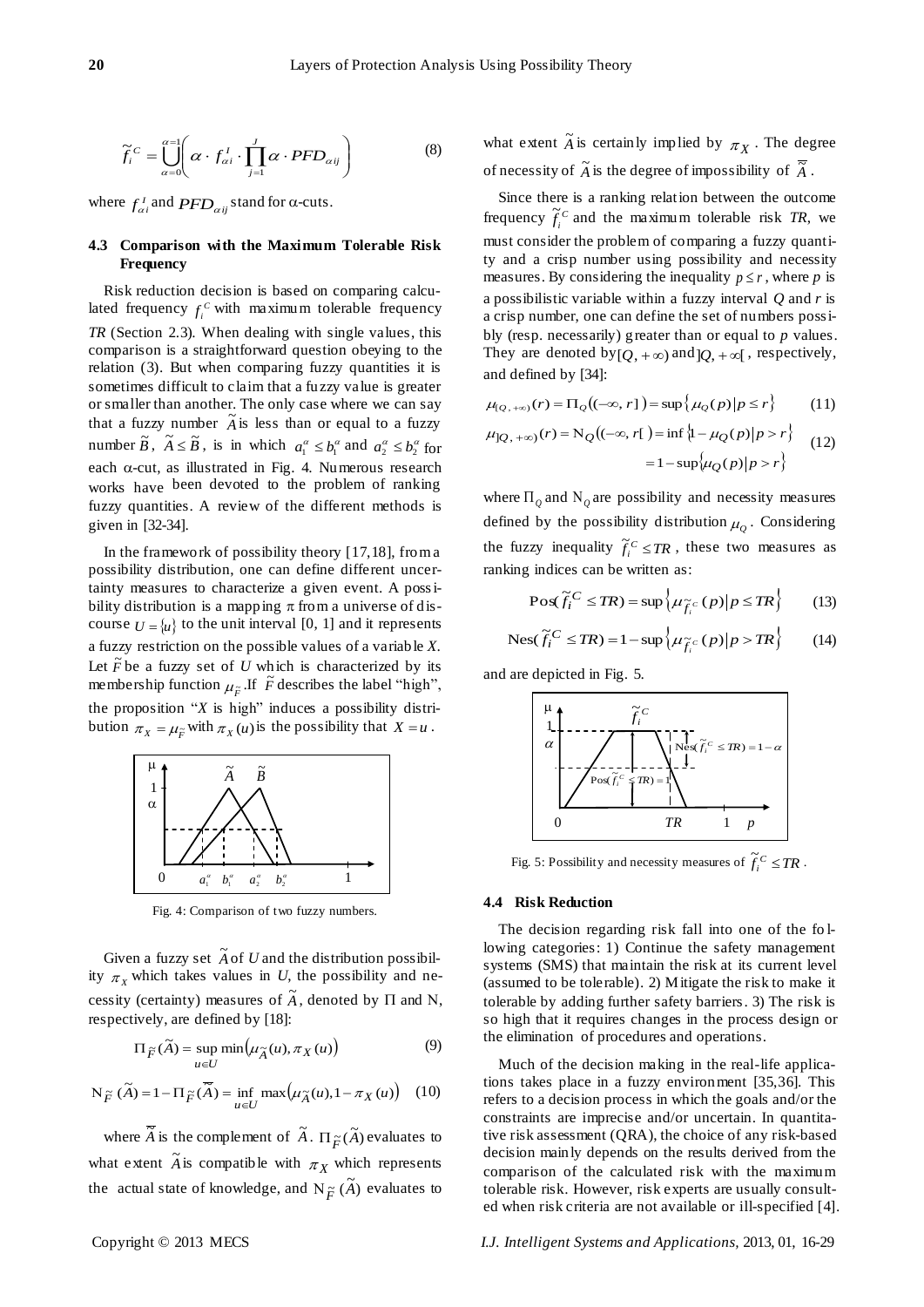In our context, fuzziness in risk decision making is related to the fuzzy outcome frequency which is a crit ical parameter in risk reduction. We must deal with the fuzzy inequality  $\tilde{f}_i^C \leq TR$  where  $\tilde{f}_i^C$  is a fuzzy quantity. A problem of the type: "the risk per scenario must be substantially less than *TR*" should be solved. One looks for determining satisfactory results instead of an optimal solution for this problem.

Fuzzy mathematical programming is developed for treating decisions in a fuzzy environment. Fuzzy decision-making supplies a natural framework to deal with vague concepts like bigger, smaller, satisfactory, adequate, etc. Fuzzy decision-making was initially developed by Bellman and Zadeh [35]. They considered the decision-making problem under fuzzy goals and constraints which are defined as fuzzy sets in the space of alternatives. From possibility theory, another type of fuzzy programming is developed [37]. It treats ambiguous and imprecise coefficients of objective functions and constraints. Possibilistic decision-making selects from a set of possibility distributions given the available information. is a constant linearized in Fold design in the linearized in the sum of the sum of the sum of the sum of the sum of the sum of the sum of the sum of the sum of the sum of the sum of the sum of the sum of the sum of the su

A fuzzy constraint which is a fuzzy event may be satisfied with certain predefined possibility and/or necessity degrees [37,38]. In LOPA, these possibility and necessity constraints may be imposed according to the company's safety policy. The proposed possibilistic risk decision-making aims to reduce the fuzzy outcome frequency under a necessity constraint. This approach may refer to the concept of "necessary risk reduction" as defined by the IEC 61511 standard [3].

We consider the risk situation in which  $\tilde{f}_i^C > TR$ . The risk function to be minimized may be written as:

$$
\widetilde{f}_i^* = \widetilde{f}_i^C . x_{PL} \tag{15}
$$

where  $\tilde{f}_i^C$  is a fuzzy interval denoted by the 4-tuple  $(a, b, c, d)$  and  $x_{PL}$  is the PFD of a protection layer, as a decision variable. The possibilistic risk decision-making problem may write as:

$$
\begin{cases}\n\min \tilde{f}_i^* \\
\text{Nes}\left(\tilde{f}_i^* \leq TR\right) \geq \lambda \\
0 < x_{PL} < 1\n\end{cases} \tag{16}
$$

where  $\lambda$  is a confidence level for the fuzzy constraint, whose values belongs to  $[0, 1]$ . The choice of this interval guarantees a certain frequency reduction, since posvariant extram nequency reduction, since possibility constraint  $\text{Pos}(\tilde{f}_i^* \leq TR) = 1$  will be whenever satisfied. The fuzzy constraint may be solved by a defuzzication based on the interpretation of relation (14). From Fig. 6, it is clear that trapezoidal approximation of  $\tilde{f}_i^*$ 

$$
\operatorname{Nes}(\widetilde{f}_i^* \le TR) = 1 - \sup \left\{ \mu_{\widetilde{f}_i^*}(p) \middle| p > TR \right\}
$$
  
= 1 - \alpha

with:

$$
\alpha = \frac{d^* - TR}{d^* - c^*}
$$
\n(17)

The parameters  $c^*$  and  $d^*$  are derived from the relation (15) by considering  $\alpha$ -cut method for  $\alpha$ =1 and  $\alpha$ =0, respectively.

By taking into account the fuzzy constraint in (16), i.e.  $1 - \alpha \ge \lambda$ , we arrived at:

$$
x_{PL} \le \frac{TR}{d - (1 - \lambda)(d - c)}
$$
(18)

The RRF may be a practicable decision variable. The relation (18) can write also as:

$$
y_{PL} \ge \frac{d - (1 - \lambda)(d - c)}{TR} \tag{19}
$$

So, MRRF depends on  $\lambda$  value. More this value increases more the investment in risk reduction becomes important. The reduced frequency  $\tilde{f}_i^*$  is calculated from equation (15) by using  $\alpha$ -cut method.



Fig. 6: Reducing frequency under necessity constraint

## **V. Case Study**

## **5.1 Description of the Process**

To demonstrate the applicability of the proposed fuzzy LOPA approach, our case study has focused on a heater of the MPP3-plant at Hassi R'Mel (South Algeria). The heater is one of the most critical systems in the gas treatment process and is able to generate catastrophic consequences on the persons, assets and environment.

The MPP3-plant recuperates heavy hydrocarbons (condensed and LPG) of crude gases from many oil wells to produce treated gases (gas for sale or reinjection gas). The process of gas treatment is based on: 1) Cooling gas by thermal exchange and simple relaxation (adiabatic). 2) Additional relaxation through turboexpander (isentropic). 3) Final temperature (-40°C). Fig. 7 shows a simplified diagram of the production process of light fuel gases (gases for sale).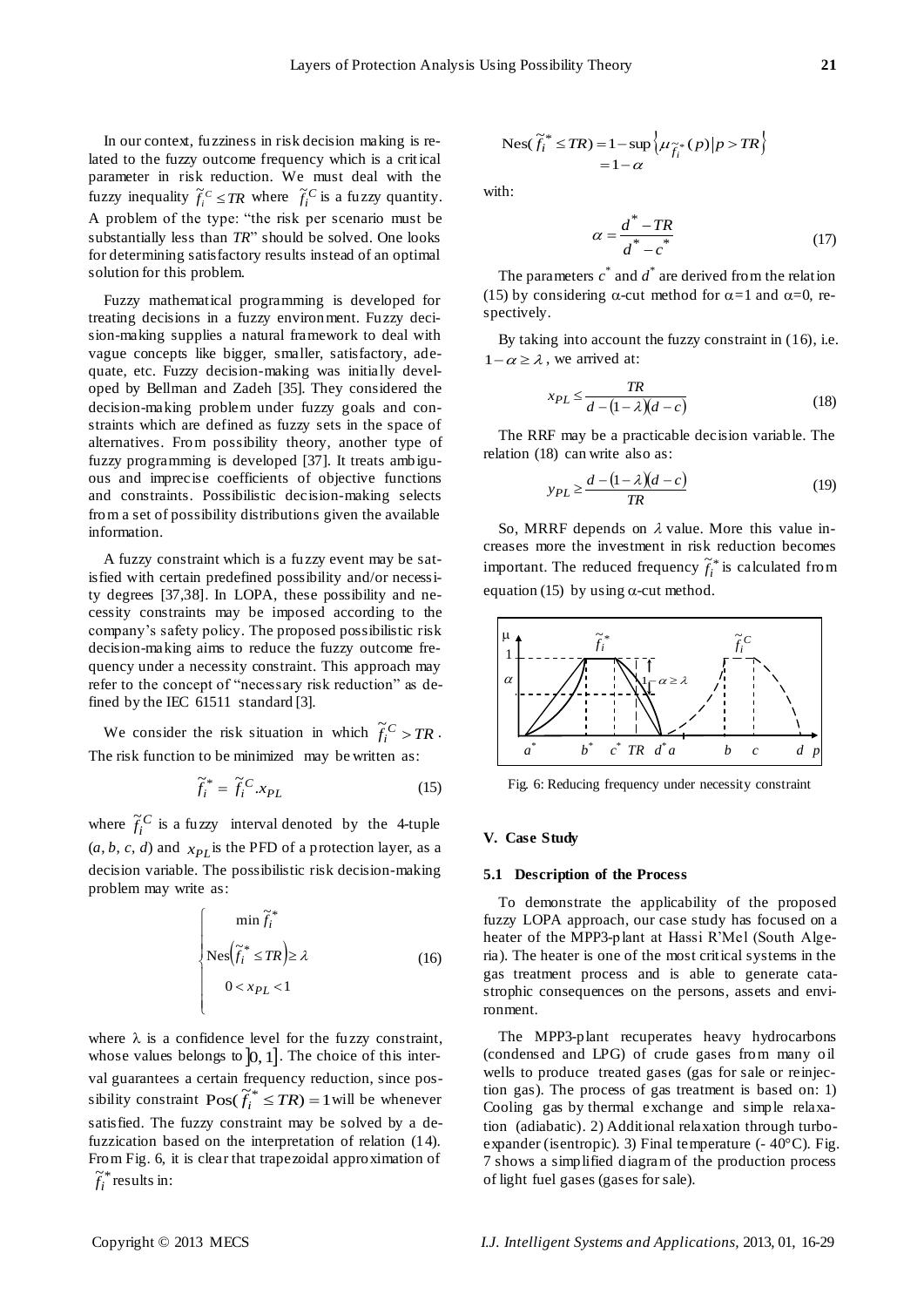

Fig. 7: Process flow diagram of the heater H101

This process allows a better recuperation of liquid hydrocarbons, starting by pre-separation of crude gas coming from wells and its compression on the boosting station at a pressure of 117 kg/cm²and a temperature of 62°C. In high pressure separation section, the recovered liquid hydrocarbons are separated as a liquefied petroleum gas (LPG) and condensed in the deethanisor C102 of the fractionation section. After extracting light constitutions in the deethanizer C101 (composed of 28 valves), the accumulating plate separates these two parts. To avoid the formation of the hydrates in the upper part of the column C101, a glycol solution which is extracted from the accumulating plate is injected in the flow pipe. The separated liquid hydrocarbons are sent towards the highest plate of the lower part of C101. A part of these hydrocarbons is sent by means of pumps 31-P101 A and B towards the heater H101 for reheating at 150 °C. The flow hydrocarbon is regulated by the motorized regulating valve FICA 136. The outgoing fluid from of the heater at about  $180^{\circ}$ C is driven towards the column C101 in order to extract light fuel gases (gas of sale).

Our study particularly focuses on the heater H101 which represents critical equipment in the production of the light fuel gases (gas for sale) which are composed of methane and ethane.

# **5.2 Accident Scenarios and Safeguard Analysis**

Identifying accident scenarios is a preliminary step in LOPA. Representative accident scenarios (RAS) are selected according to risk criteria established by SONATRACH company [39].We are interested with scenarios that have the potential to result in release of flammable material and production loses. HAZOP study was performed to identify this kind of scenarios. Table 1 shows three potential scenarios with their causes and consequences. It should be noticed that initiating and top events in the event trees are well defined.

In order to reduce risks generated by these RAS, several IPLs are implemented. Conventional LOPA method allows the analysis of the different IPLs. Fig. 8a, 8b and 8c show the event trees of these scenarios. SONATRACH Company has retained the value of 10-  $5$ /year as a maximum tolerable frequency for accident scenarios resulting in more than one fatality on site [39].

#### **5.3 Failure data**

Except for safety instrumented systems (SISs), uncertainty of failure probabilities is represented by considering fuzzy numbers as mentioned in section 4.1. Confidence intervals provided by experts or taken from databases and literature [13,15,39,40] are converted to fuzzy numbers by calculating quadratic mean value of interval boundaries. Triangular membership functions are chosen because they allow simple calculations of fuzzy frequency outcomes.

Tables 2a, 2b and 2c show initiating event frequency and fuzzy PFDs via a parametric representation. The parameters *a*, *b* and *m* are the lower bound, upper bound and modal value of the fuzzy number, respectively. When the failure probability is unique as the case of initiating event frequency in scenarios 1 and the proba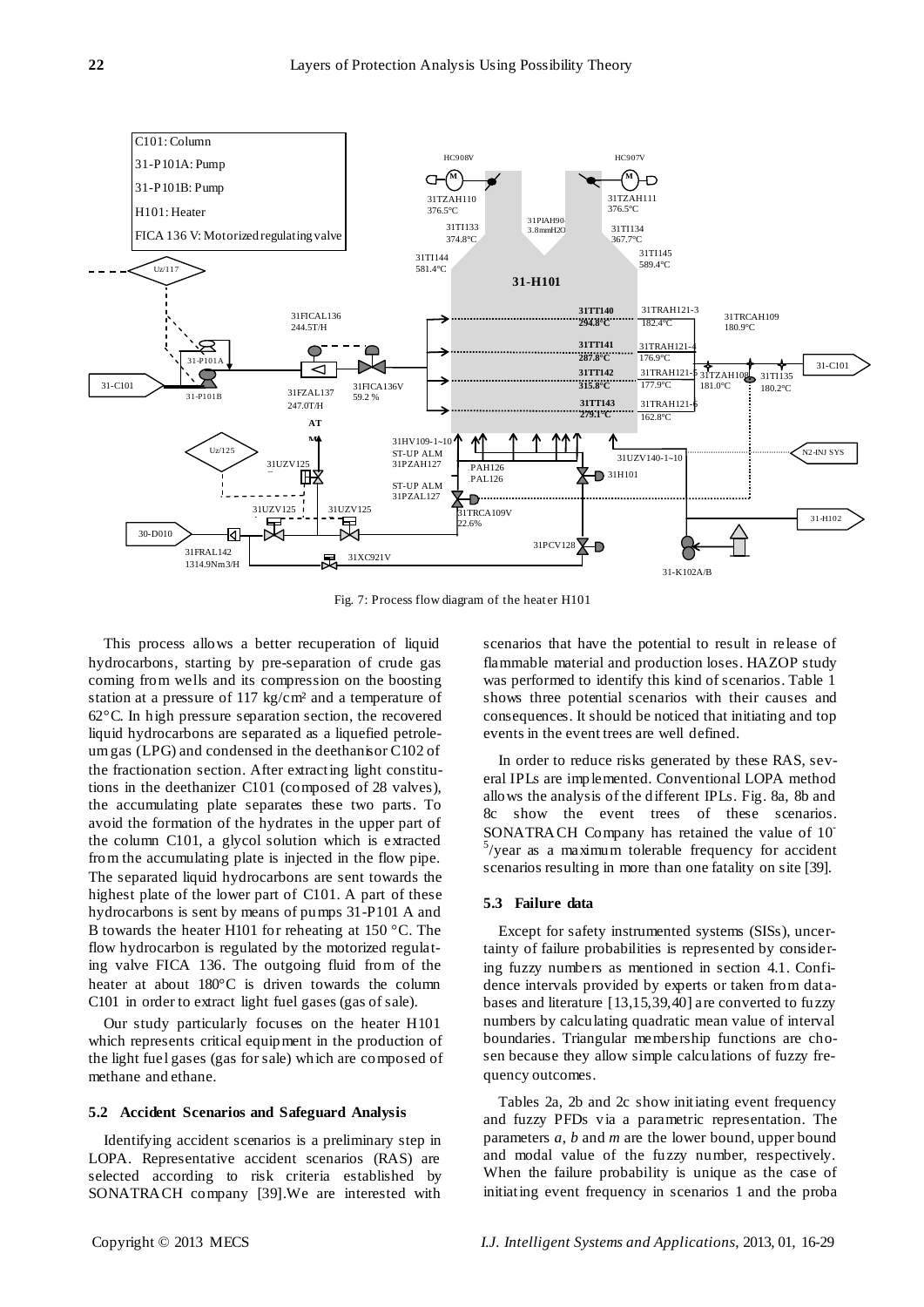bility of ignition in scenario 3, it could be considered as a fuzzy singleton number with  $a = b = m$ .

The average PFD of a safety function achieved by a SIS characterizes its safety integrity level (SIL) and is represented by an interval according to the IEC 61511 standard [3], with the interpretation that completely possible values are within this interval, i.e.  $\mu_{\tilde{P}}(p) = 1$  for all *p* belonging to this interval. For the heater H101, the implemented SISs operate in low demand mode of operation (less than once per year) and are designed to achieve SIL2.

# **5.4 Results and Discussion**

# *5.4.1 Comparison of fuzzy frequencies and maximum tolerable frequency*

The fuzzy frequencies of the three scenarios are ca lculated using equation (8) and a discretization of the membership functions of input data. Only eleven nested intervals (i.e. endecadarum system) are considered in the calculation [31]. Table 3 gives lower and upper bounds associated with each  $\alpha$ -level. A graphical representation of these results is shown in Fig. 9. Compared with *TR*, the position of fuzzy frequencies  $\tilde{f}_1^c$  $ilde{f}_1^c$ ,  $\tilde{f}_2^c$  $\tilde{f}_2^c$  and  $\tilde{f}_3^c$  $\tilde{f}_2^c$  differs from one scenario to another. For  $\tilde{f}_1^c$  $\tilde{f}_1^c$  (whose the membership function is trapezoidal), except for the lower bound of the support, the other values of this set are greater than *TR*. This remark is consistent with respect to possibility and necessity measures given by table 4, i.e.  $Pos(\tilde{f}_1^C \leq TR) = Nes(\tilde{f}_1^C \leq TR) = 0$ . Hence,  $\tilde{f}_1^C$  $ilde{f}_1^c$  is an unacceptable frequency.

| Guide-word<br>N <sub>o</sub>     | Element   | Deviation             | Causes                                                                                                              | Consequences                                                                                                                                                                                                                 | Safeguards                                                                                                                                                                                                                                                                                                                                    |
|----------------------------------|-----------|-----------------------|---------------------------------------------------------------------------------------------------------------------|------------------------------------------------------------------------------------------------------------------------------------------------------------------------------------------------------------------------------|-----------------------------------------------------------------------------------------------------------------------------------------------------------------------------------------------------------------------------------------------------------------------------------------------------------------------------------------------|
| No/Less<br>1<br>flow             | condensed | $No/$ Less of<br>flow | Failure of the valve<br>FICA-136V (closed)                                                                          | No liquid in the heater H-<br>101, damage of serpentine,<br>able to cause fire and process<br>shutdown                                                                                                                       | - Alarm: FICAL-136 $(\leq$<br>$150$ t/h)<br>- Human Operator<br>- SIS (FZAL-137): $( \leq 120$<br>$t/h$ ) ESD of the furnace<br>$31 - H - 101$ .                                                                                                                                                                                              |
| Less<br>$\mathbf{2}$             | Air flow  | Less of flow          | failure:<br>Operator<br>Erroneous<br>manipu-<br>lation of<br>manual<br>HXC-<br>valves<br>908V/907V<br>(Stay closed) | Incomplete Combustion, very<br>high pressure inside the heat-<br>er H-101, able to cause ex-<br>plosion and process shut-<br>down                                                                                            | - Alarm: PIAH-904 $\geq 10$<br>MMH <sub>2O</sub> )<br>- Pressure Indicator<br>- Human Operator<br>- Event explosion.                                                                                                                                                                                                                          |
| No/<br>Fuel<br>3<br>flow<br>Less | gas       | No/ Less of<br>flow   | Failure of the safety<br>valve (TOR) UZ-<br>$125C$ (opened)                                                         | -No fuel gas in furnace H-<br>101, lower pressure and tem-<br>perature of fuel gas outside<br>the heater<br>H-101, product<br>off-spec.<br>-Fuel gas release in atmos-<br>phere, able to cause fire and<br>process shutdown. | - Alarm : PAL-126 ( $\leq 0.4$ )<br>$Kg/cm^2$ )<br>- Human Operator<br>- SIS (PZL-127): $( \leq 0, 2)$<br>Kg/cm2) ESD of the heat-<br>$er 31-H-101.$<br>- Alarm: FRAL-142 $(\leq$<br>$1250 \text{ Nm}^3/\text{h}$ ).<br>Valve:TRCA-109V:<br>Regulation and indication<br>of the fuel flow according<br>to the temperature of con-<br>densate. |

| Table 1: Representative accident scenarios related to the heater H101 |  |  |
|-----------------------------------------------------------------------|--|--|
|-----------------------------------------------------------------------|--|--|

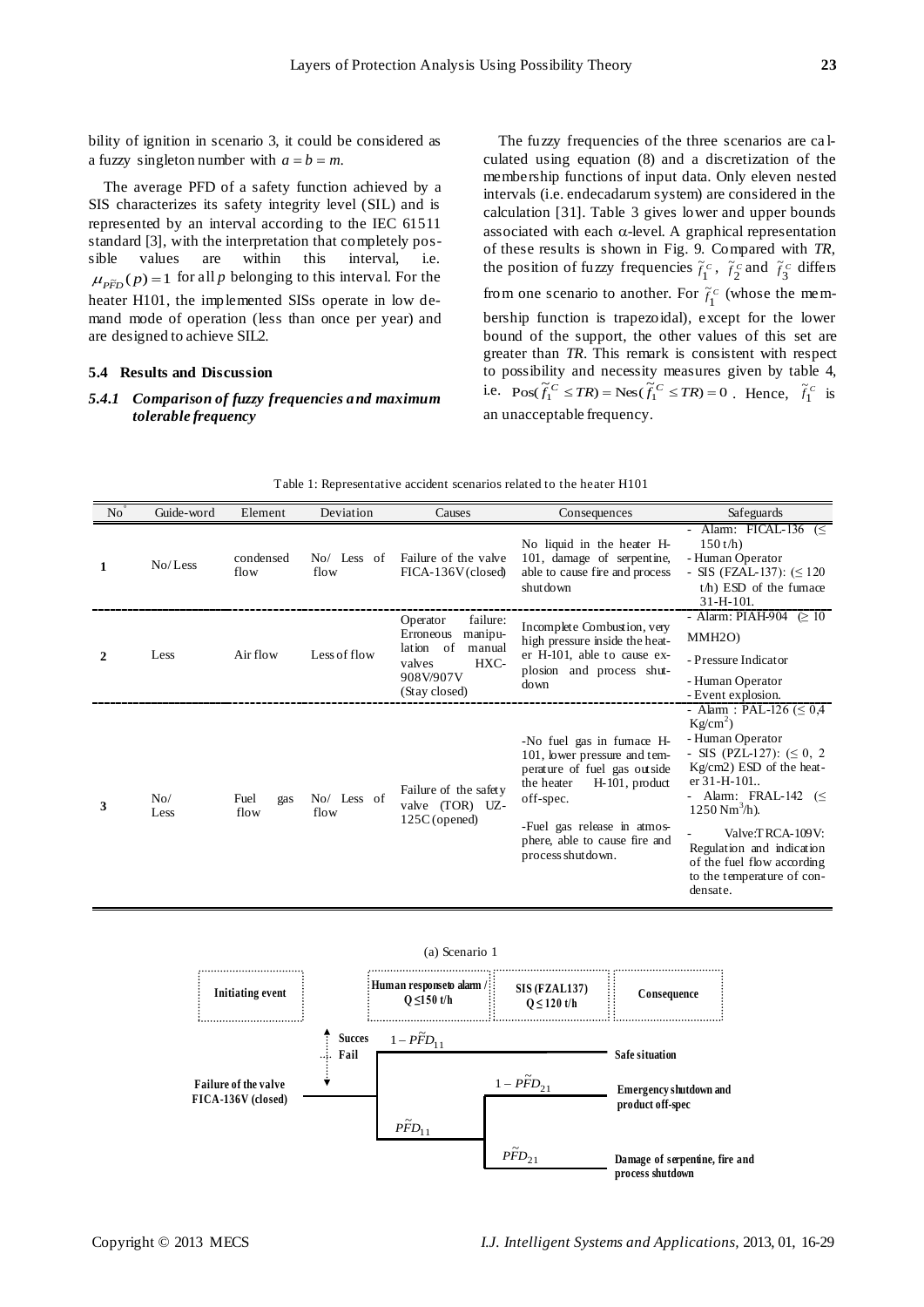

Fig. 8: Event trees of accident scenarios.

Table 2: Fuzzy probabilities relative to accident scenarios

|                                                  | (a) Scenario 1     |                       |                    |
|--------------------------------------------------|--------------------|-----------------------|--------------------|
| <b>Fuzzy probability parameters</b>              | a                  | $\boldsymbol{m}$      | $\boldsymbol{h}$   |
| Valve failure frequency (per year)               | $10^{-1}$          | $10^{-1}$             | $10^{-1}$          |
| $\tilde{PFD}_{11}$ (Human response to alarm)     | $10^{-1}$          | $3.16 \times 10^{-1}$ |                    |
| $\widetilde{PFD}_{2.1}$ (SIS FZAL137) (SIL2)     | $10^{-3}$          |                       | $10^{-2}$          |
|                                                  | (b) Scenario 2     |                       |                    |
| <b>Fuzzy probability parameters</b>              | a                  | $\boldsymbol{m}$      | b                  |
| Human error frequency (per year)                 | $10^{-2}$          | $3.16\times10^{2}$    | $10^{-1}$          |
| $\widetilde{PFD}_{12}$ (Human response to alarm) | $10^{-1}$          | $3.16\times10^{-1}$   | 1                  |
| $\tilde{PFD}_{22}$ (Open vent)                   | $10^{-3}$          | $3.16\times10^{-3}$   | $10^{-2}$          |
|                                                  | (c) Scenario 3     |                       |                    |
| <b>Fuzzy probability parameters</b>              | a                  | $\boldsymbol{m}$      | b                  |
| Frequency of safety valve failure (per year)     | $10^{-3}$          | $3.16\times10^{-3}$   | $10^{-2}$          |
| $\tilde{PFD}_{13}$ (Human response to alarm)     | $10^{-1}$          | $3.16\times10^{-1}$   | $\mathbf{1}$       |
| $\widetilde{PFD}_{23}$ (SIS FZAL 125) (SL2)      | $10^{-3}$          |                       | $10^{-2}$          |
| $\widetilde{P}_{i_{\sigma}}$ (Ignition)          | $3 \times 10^{-1}$ | $3 \times 10^{-1}$    | $3 \times 10^{-1}$ |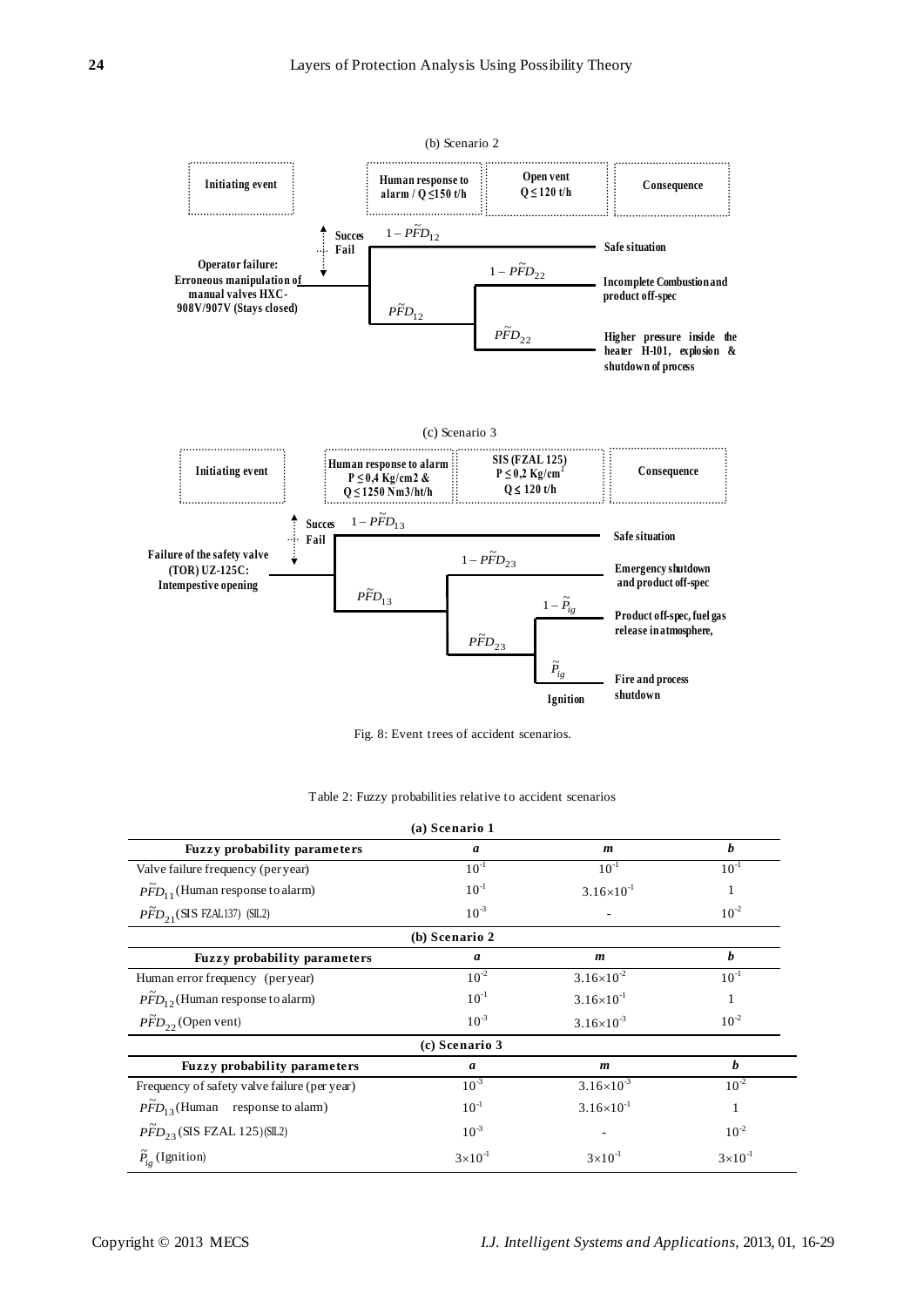

Fig. 9: Fuzzy frequencies compared with *TR*

# *5.4.2 Reduction of Consequence frequencies under necessity constraint*

## *5.4.3 Consideration of practical aspects*

|                                                                                                                                                                                                                                                                                                                                                                                                                                                                                                                                                                                                                                                                                                                                                                                                                                                                                                                                                          |                |                       | $f_2^c$ of scenarios 3 can be viewed as possibly tolerable by                                                                                                                  |                                                                                                                                                                                                                                                                                                                                                                                                                                                                                                                                                                                                                                                                                                                                                                                                                                                                                                                      | shown in Fig. 10a, 10b and 10c. Note that $\tilde{f}_1^c$ and $f_1^*$ are                                                                                                                                                                                                                                                                                                                                                                                                                                                                                                                                                                                                                                                                                                                                                                                                                                                                                                                         |                       |                                                                                                                                                                               |  |
|----------------------------------------------------------------------------------------------------------------------------------------------------------------------------------------------------------------------------------------------------------------------------------------------------------------------------------------------------------------------------------------------------------------------------------------------------------------------------------------------------------------------------------------------------------------------------------------------------------------------------------------------------------------------------------------------------------------------------------------------------------------------------------------------------------------------------------------------------------------------------------------------------------------------------------------------------------|----------------|-----------------------|--------------------------------------------------------------------------------------------------------------------------------------------------------------------------------|----------------------------------------------------------------------------------------------------------------------------------------------------------------------------------------------------------------------------------------------------------------------------------------------------------------------------------------------------------------------------------------------------------------------------------------------------------------------------------------------------------------------------------------------------------------------------------------------------------------------------------------------------------------------------------------------------------------------------------------------------------------------------------------------------------------------------------------------------------------------------------------------------------------------|---------------------------------------------------------------------------------------------------------------------------------------------------------------------------------------------------------------------------------------------------------------------------------------------------------------------------------------------------------------------------------------------------------------------------------------------------------------------------------------------------------------------------------------------------------------------------------------------------------------------------------------------------------------------------------------------------------------------------------------------------------------------------------------------------------------------------------------------------------------------------------------------------------------------------------------------------------------------------------------------------|-----------------------|-------------------------------------------------------------------------------------------------------------------------------------------------------------------------------|--|
| eferring to the possibility measure which is an optimis-<br>ic criterion; we have $Pos(\tilde{f}_3^C \leq TR) = 1$ . However,<br>claiming that $\tilde{f}_3^c$ is necessarily tolerable is not consistent<br>with the value of $\text{Nes}(\tilde{f}_1^C \leq TR)$ which is of 0.38. The<br>fivirily interestingly $\tilde{f}_2^c$ is between the two previous fre-<br>quencies but it tends much more toward the intolerable<br>zone since even the optimistic criterion of comparison is<br>not completely verified, namely $\text{Pos}(\tilde{f}_2^C \leq TR) = 0.53$ .<br>1<br>Membership degree<br>0,5<br>$\cdots \cdots$ $\pi$<br>1E-06 1E-05 1E-04<br>$1E-09$<br>1E-08<br>1E-07<br>1E-03                                                                                                                                                                                                                                                          |                |                       |                                                                                                                                                                                |                                                                                                                                                                                                                                                                                                                                                                                                                                                                                                                                                                                                                                                                                                                                                                                                                                                                                                                      | trapezoidal, except that they are plotted on logarithmic<br>scale. As we can see, the results are in concordance with<br>the results of table 4 which are based on the position of<br>the estimated fuzzy frequencies against TR. Indeed<br>more the decrease part of the fuzzy frequency moves<br>away from TR, more the MRRF value increases. MRRF<br>for the scenario 1 is the highest; scenario 2 requires a<br>MRRF not far away from the first. Scenario 3 may rep-<br>resent the best of the three scenarios since it only re-<br>quires a low MRRF, namely MRRF=2, to meet $TR$ . Ta-<br>ble 6 shows possibility and necessity measures wher<br>considering fuzzy frequencies reduced under necessity<br>constraint. Compared to the results of table 4, it can be<br>seen that all the possibility measures are equal to 1 and<br>all the necessity measures have increased considerably<br>(0.5 is the minimum value). This result might be suita-<br>ble for necessary risk reduction. |                       |                                                                                                                                                                               |  |
|                                                                                                                                                                                                                                                                                                                                                                                                                                                                                                                                                                                                                                                                                                                                                                                                                                                                                                                                                          |                | Frequency (/year)     |                                                                                                                                                                                |                                                                                                                                                                                                                                                                                                                                                                                                                                                                                                                                                                                                                                                                                                                                                                                                                                                                                                                      | 5.4.3 Consideration of practical aspects                                                                                                                                                                                                                                                                                                                                                                                                                                                                                                                                                                                                                                                                                                                                                                                                                                                                                                                                                          |                       |                                                                                                                                                                               |  |
| Fig. 9: Fuzzy frequencies compared with TR<br>5.4.2 Reduction of Consequence frequencies under<br>necessity constraint<br>Referring to the relation $(19)$ , it can be seen that we<br>need the value of the confidence level $\lambda$ to calculate<br>MRRF. $\lambda$ =0.5 seems to be a reasonable hypothetic value<br>for three reasons: 1) as a value different to zero it per-<br>ectly guarantees the optimistic criterion based on the<br>possibility measure, i.e $\text{Pos}(\tilde{f}_i^* \leq TR) = 1.2$ ) it refers to<br>he central point in the interval [0, 1] which corre-<br>sponds to 50% of certainty. 3) it allows the necessity<br>constraint as a pessimistic criterion to be moderate and<br>herefore, both technological and financial constraints<br>would not be an obstacle in necessary risk reduction.<br>MRRFs for the specified scenarios are given by table<br>5 and reduced frequencies under necessity constraint are |                |                       |                                                                                                                                                                                | For further validation of the proposed approach, we<br>have attempted to consider some practical aspects which<br>could improve the safety integrity of protection layers<br>and reduce therefore the consequence frequencies. For<br>each scenario it was question to minimize either the ini-<br>tiating event frequency or the PFD of one IPL based or<br>judgements of process experts. Table 7 shows the modi-<br>fications provided by these experts and their effects<br>Both consequence frequencies reduced under necessity<br>constraint (may be qualified as theoretical) and those<br>issued from practical modifications are represented in<br>figures 11a, 11b and 11c. From the results of table 8, we<br>can say that for the scenarios 1 and 2, fuzzy frequencies<br>related to practical considerations are between the esti-<br>mated (or initial) fuzzy frequencies and the theoretical<br>ones. |                                                                                                                                                                                                                                                                                                                                                                                                                                                                                                                                                                                                                                                                                                                                                                                                                                                                                                                                                                                                   |                       |                                                                                                                                                                               |  |
|                                                                                                                                                                                                                                                                                                                                                                                                                                                                                                                                                                                                                                                                                                                                                                                                                                                                                                                                                          | α-level        | Scenario 1 (per year) |                                                                                                                                                                                |                                                                                                                                                                                                                                                                                                                                                                                                                                                                                                                                                                                                                                                                                                                                                                                                                                                                                                                      | Scenario 2 (per year)                                                                                                                                                                                                                                                                                                                                                                                                                                                                                                                                                                                                                                                                                                                                                                                                                                                                                                                                                                             |                       | Scenario 3 (per year)                                                                                                                                                         |  |
|                                                                                                                                                                                                                                                                                                                                                                                                                                                                                                                                                                                                                                                                                                                                                                                                                                                                                                                                                          | $\overline{0}$ | $10^{-5}$             | $10^{-3}$                                                                                                                                                                      | $10^{-6}$                                                                                                                                                                                                                                                                                                                                                                                                                                                                                                                                                                                                                                                                                                                                                                                                                                                                                                            | $10^{-3}$                                                                                                                                                                                                                                                                                                                                                                                                                                                                                                                                                                                                                                                                                                                                                                                                                                                                                                                                                                                         | $3 \times 10^{-8}$    | $3 \times 10^{-5}$                                                                                                                                                            |  |
|                                                                                                                                                                                                                                                                                                                                                                                                                                                                                                                                                                                                                                                                                                                                                                                                                                                                                                                                                          | 0,1            | $1,22\times10^{-5}$   | $9,32\times10^{4}$                                                                                                                                                             | $1,80\times10^{-6}$                                                                                                                                                                                                                                                                                                                                                                                                                                                                                                                                                                                                                                                                                                                                                                                                                                                                                                  | $8,09\times10^{4}$                                                                                                                                                                                                                                                                                                                                                                                                                                                                                                                                                                                                                                                                                                                                                                                                                                                                                                                                                                                | $4,44 \times 10^{-8}$ | $2,60\times10^{-5}$                                                                                                                                                           |  |
|                                                                                                                                                                                                                                                                                                                                                                                                                                                                                                                                                                                                                                                                                                                                                                                                                                                                                                                                                          | 0,2            | $1,43\times10^{-5}$   | $8,63\times10^{4}$                                                                                                                                                             | $2,94\times10^{-6}$                                                                                                                                                                                                                                                                                                                                                                                                                                                                                                                                                                                                                                                                                                                                                                                                                                                                                                  | $6,43\times10^{4}$                                                                                                                                                                                                                                                                                                                                                                                                                                                                                                                                                                                                                                                                                                                                                                                                                                                                                                                                                                                | $6,16\times10^{-8}$   | $2,24\times10^{-5}$                                                                                                                                                           |  |
|                                                                                                                                                                                                                                                                                                                                                                                                                                                                                                                                                                                                                                                                                                                                                                                                                                                                                                                                                          | 0,3            | $1,65\times10^{-5}$   | $7,95\times10^{4}$                                                                                                                                                             | $4,48\times10^{-6}$                                                                                                                                                                                                                                                                                                                                                                                                                                                                                                                                                                                                                                                                                                                                                                                                                                                                                                  | $5,02\times10^{4}$                                                                                                                                                                                                                                                                                                                                                                                                                                                                                                                                                                                                                                                                                                                                                                                                                                                                                                                                                                                | $8,15\times10^{-8}$   | $1,90\times10^{-5}$                                                                                                                                                           |  |
|                                                                                                                                                                                                                                                                                                                                                                                                                                                                                                                                                                                                                                                                                                                                                                                                                                                                                                                                                          | 0,4            | $1,86\times10^{-5}$   | $7,26\times10^{4}$                                                                                                                                                             | $6,49\times10^{-6}$                                                                                                                                                                                                                                                                                                                                                                                                                                                                                                                                                                                                                                                                                                                                                                                                                                                                                                  | $3,83\times10^{4}$                                                                                                                                                                                                                                                                                                                                                                                                                                                                                                                                                                                                                                                                                                                                                                                                                                                                                                                                                                                | $1,04\times10^{-7}$   | $1,58\times10^{-5}$                                                                                                                                                           |  |
|                                                                                                                                                                                                                                                                                                                                                                                                                                                                                                                                                                                                                                                                                                                                                                                                                                                                                                                                                          | 0,5            | $2,08\times10^{-5}$   | $6,58\times10^{4}$                                                                                                                                                             | $9,01\times10^{-6}$                                                                                                                                                                                                                                                                                                                                                                                                                                                                                                                                                                                                                                                                                                                                                                                                                                                                                                  | $2,85\times10^{4}$                                                                                                                                                                                                                                                                                                                                                                                                                                                                                                                                                                                                                                                                                                                                                                                                                                                                                                                                                                                | $1,30\times10^{-7}$   | $1,30\times10^{-5}$                                                                                                                                                           |  |
|                                                                                                                                                                                                                                                                                                                                                                                                                                                                                                                                                                                                                                                                                                                                                                                                                                                                                                                                                          | 0,6            | $2,30\times10^{-5}$   | $5,90\times10^{4}$                                                                                                                                                             | $1,21\times10^{-5}$                                                                                                                                                                                                                                                                                                                                                                                                                                                                                                                                                                                                                                                                                                                                                                                                                                                                                                  | $2,05\times10^{4}$                                                                                                                                                                                                                                                                                                                                                                                                                                                                                                                                                                                                                                                                                                                                                                                                                                                                                                                                                                                | $1,58\times10^{-7}$   | $1,04\times10^{-5}$                                                                                                                                                           |  |
|                                                                                                                                                                                                                                                                                                                                                                                                                                                                                                                                                                                                                                                                                                                                                                                                                                                                                                                                                          | 0,7            | $2,51\times10^{-5}$   | $5,21\times10^{4}$                                                                                                                                                             | $1,59\times10^{-5}$                                                                                                                                                                                                                                                                                                                                                                                                                                                                                                                                                                                                                                                                                                                                                                                                                                                                                                  | $1,42\times10^{4}$                                                                                                                                                                                                                                                                                                                                                                                                                                                                                                                                                                                                                                                                                                                                                                                                                                                                                                                                                                                | $1,90\times10^{-7}$   | $8,15\times10^{-6}$                                                                                                                                                           |  |
|                                                                                                                                                                                                                                                                                                                                                                                                                                                                                                                                                                                                                                                                                                                                                                                                                                                                                                                                                          | 0,8            | $2,73\times10^{-5}$   | $4,53\times10^{4}$                                                                                                                                                             | $2,03\times10^{-5}$                                                                                                                                                                                                                                                                                                                                                                                                                                                                                                                                                                                                                                                                                                                                                                                                                                                                                                  | $9,29\times10^{-5}$                                                                                                                                                                                                                                                                                                                                                                                                                                                                                                                                                                                                                                                                                                                                                                                                                                                                                                                                                                               | $2,24\times10^{-7}$   | $6,16\times10^{-6}$                                                                                                                                                           |  |
|                                                                                                                                                                                                                                                                                                                                                                                                                                                                                                                                                                                                                                                                                                                                                                                                                                                                                                                                                          | 0,9            | $2,94\times10^{-5}$   | $3,84\times10^{4}$                                                                                                                                                             | $2,56\times10^{-5}$                                                                                                                                                                                                                                                                                                                                                                                                                                                                                                                                                                                                                                                                                                                                                                                                                                                                                                  | $5,69\times10^{-5}$                                                                                                                                                                                                                                                                                                                                                                                                                                                                                                                                                                                                                                                                                                                                                                                                                                                                                                                                                                               | $2,60\times10^{-7}$   | $4,44 \times 10^{-6}$                                                                                                                                                         |  |
|                                                                                                                                                                                                                                                                                                                                                                                                                                                                                                                                                                                                                                                                                                                                                                                                                                                                                                                                                          | $\mathbf{1}$   | $3,16\times10^{-5}$   | $3,16\times10^{4}$                                                                                                                                                             | $3,16\times10^{-5}$                                                                                                                                                                                                                                                                                                                                                                                                                                                                                                                                                                                                                                                                                                                                                                                                                                                                                                  | $3,16\times10^{-5}$                                                                                                                                                                                                                                                                                                                                                                                                                                                                                                                                                                                                                                                                                                                                                                                                                                                                                                                                                                               | $3 \times 10^{-7}$    | $3 \times 10^{-6}$                                                                                                                                                            |  |
|                                                                                                                                                                                                                                                                                                                                                                                                                                                                                                                                                                                                                                                                                                                                                                                                                                                                                                                                                          |                |                       | Note that the possibility measure is still equal to 1 for<br>all the scenarios. This result is compatible with an opti-<br>mistic risk reduction. On the other hand, necessity |                                                                                                                                                                                                                                                                                                                                                                                                                                                                                                                                                                                                                                                                                                                                                                                                                                                                                                                      |                                                                                                                                                                                                                                                                                                                                                                                                                                                                                                                                                                                                                                                                                                                                                                                                                                                                                                                                                                                                   |                       | measure has considerably decreased, namely 0 and 0.22<br>versus 0.5 and 0.71, respectively. Necessary risk reduc-<br>tion is somewhat carried out for scenario 2 and it could |  |
| Copyright © 2013 MECS                                                                                                                                                                                                                                                                                                                                                                                                                                                                                                                                                                                                                                                                                                                                                                                                                                                                                                                                    |                |                       | I.J. Intelligent Systems and Applications, 2013, 01, 16-29                                                                                                                     |                                                                                                                                                                                                                                                                                                                                                                                                                                                                                                                                                                                                                                                                                                                                                                                                                                                                                                                      |                                                                                                                                                                                                                                                                                                                                                                                                                                                                                                                                                                                                                                                                                                                                                                                                                                                                                                                                                                                                   |                       |                                                                                                                                                                               |  |

Table: 3  $\alpha$ -level intervals of fuzzy frequencies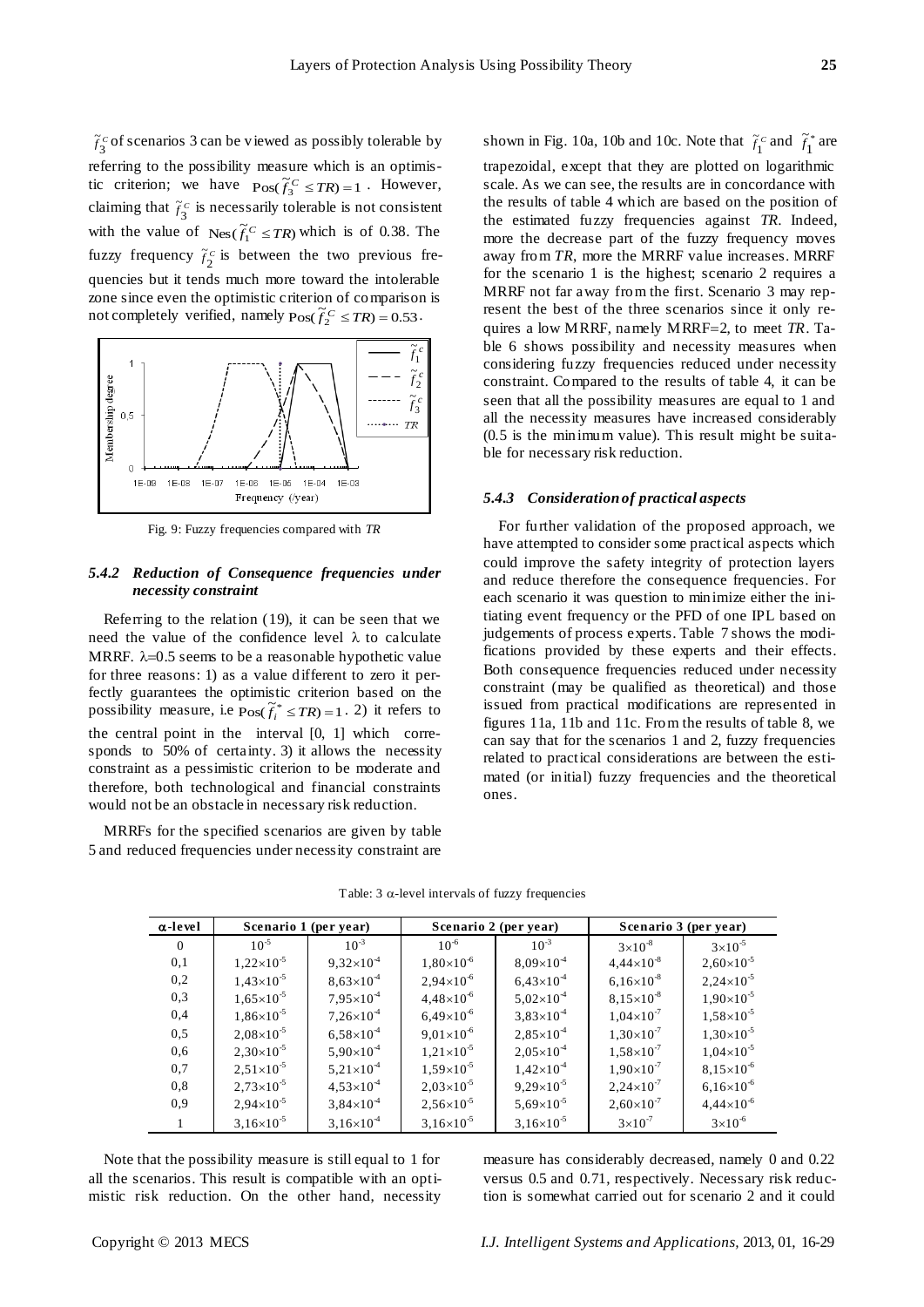be seen that both modal value and lower bound of the support of  $\widetilde{f}_2^{\ p}$  $\tilde{f}_2^p$  are less than *TR*.

Table 4: Possibility and necessity measures related to initial frequencies

| <b>Scenario</b> $\text{Pos}(\widetilde{f_i}^C \leq TR)$ $\text{Nes}(\widetilde{f_i}^C \leq TR)$ |      |
|-------------------------------------------------------------------------------------------------|------|
|                                                                                                 |      |
| 0.53                                                                                            |      |
|                                                                                                 | 0.38 |

|  |  | Table 5: MRRF for $\lambda$ =0.5 and TR=10-5/year |  |  |  |  |  |  |
|--|--|---------------------------------------------------|--|--|--|--|--|--|
|--|--|---------------------------------------------------|--|--|--|--|--|--|

| Scenario | <b>MRRF</b> |
|----------|-------------|
|          | 66          |
| 2        | 51.58       |
| 2        |             |

| Table 6: Possibility and necessity measures related to |
|--------------------------------------------------------|
| theoretical reduction                                  |

| <b>Scenario</b> $\text{Pos}(\widetilde{f}_i^* \leq TR)$ $\text{Nes}(\widetilde{f}_i^* \leq TR)$ |      |
|-------------------------------------------------------------------------------------------------|------|
|                                                                                                 | 0.5  |
|                                                                                                 | 0.71 |
|                                                                                                 | 0.62 |

Table 8: Possibility and necessity measures related to practical reduction

| <b>Scenario</b> $\operatorname{Pos}(\tilde{f_i}^p \leq TR)$ $\operatorname{Nes}(\tilde{f_i}^p \leq TR)$ |      |
|---------------------------------------------------------------------------------------------------------|------|
|                                                                                                         |      |
|                                                                                                         | 0.22 |
|                                                                                                         |      |

(a) Scenario 1  $\overline{\tilde{f}_1^c}$  $\tilde{f}_1^*$  $\overline{1}$ Membership degree<br>| O<br>| On  $T\!R$  $\overline{0}$ (/year) 1,0E-05 1,0E-04 1,0E-03 1,0E-02 1,0E-07 1,0E-06 (b) Scenario 2  $\overline{\widetilde{f}_2^c}$  $\mathbf{1}$  $\tilde{f}_2^*$ Membership degree  $--- + - - TR$  $0,5$  $\mathbf{0}$ 1,0E-08 1,0E-07 1,0E-06 1,0E-05 1,0E-04 1,0E-03 1,0E-02 (c) Scenario 3





| <b>Scenario</b> | <b>Suggested Modifications</b>                                                                                                                   | <b>Effects</b>                                                                                                                                                               |
|-----------------|--------------------------------------------------------------------------------------------------------------------------------------------------|------------------------------------------------------------------------------------------------------------------------------------------------------------------------------|
|                 | For the SIS FZAL137 as an IPL, add another sensor identi-<br>cal to the first to modify the architecture of sensor-part<br>from $1001$ to $1002$ | Increasing the safety integrity of the SIF<br>from SIL2 to SIL3 with $\tilde{PFD}_{21}$ belonging<br>to $[10^4 10^3]$                                                        |
|                 | To focus on the human factor as an initiating event by<br>further training                                                                       | Increasing human reliability at least of one.<br>magnitude order, <i>i.e.</i><br>$\tilde{f}_2^1$ = (10 <sup>-3</sup> , 3.16×10 <sup>-3</sup> , 10 <sup>-2</sup> ) (per year) |
| 3               | For the SIS FZAL125 as an IPL, add another sensor identi-<br>cal to the first to modify the architecture of sensor-part<br>from $1001$ to $1002$ | Increasing the safety integrity of the SIF<br>from SIL2 to SIL3 with $\tilde{PFD}_{23}$ belonging<br>to $[10^4 10^3]$                                                        |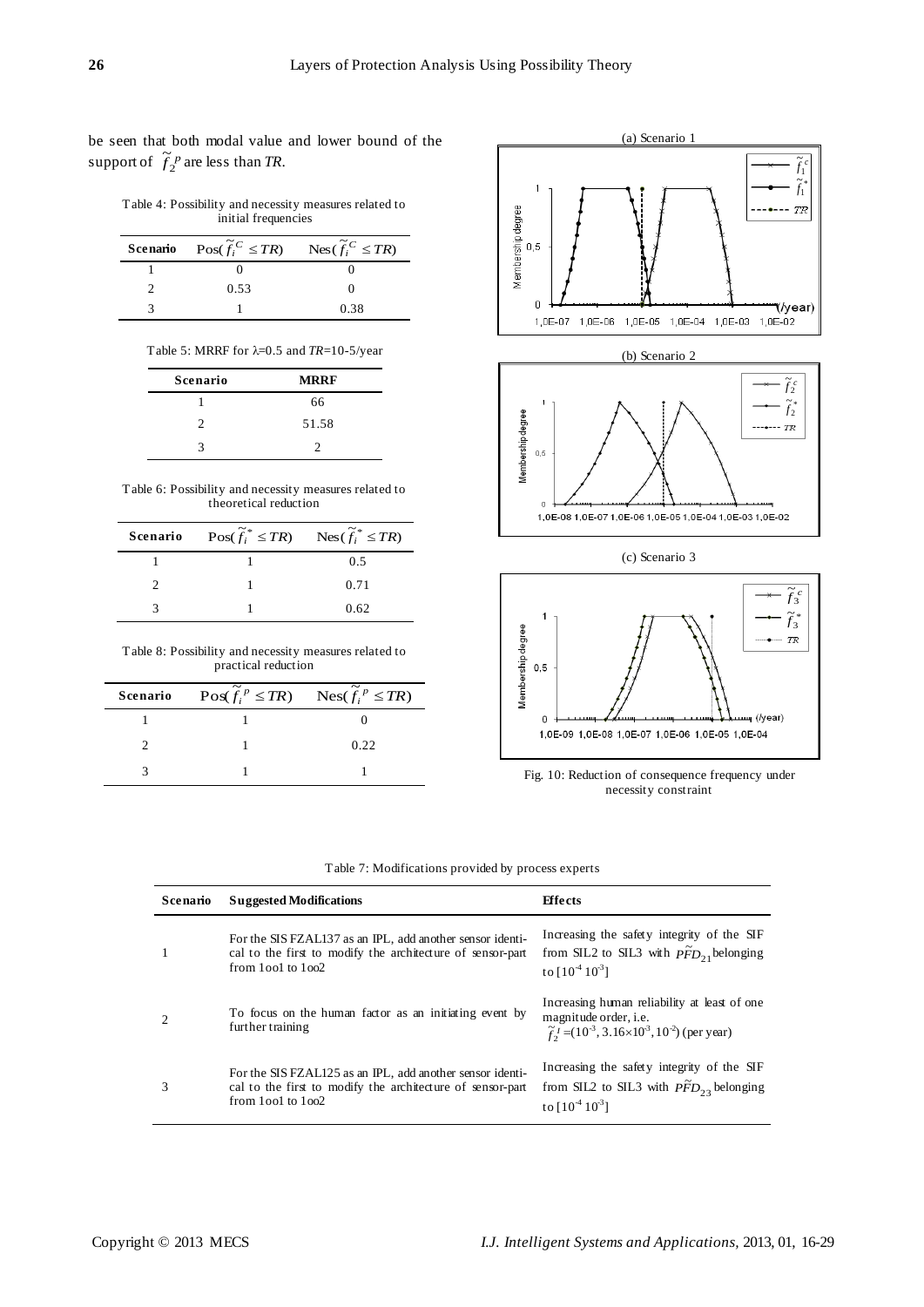



(c) Scenario 3



Fig. 11: Reduction of consequence frequency via practical modifications

However, for scenario 1 it seems clearly that modifications suggested by experts are not enough and further improvements are needed. Further improving the SIL of SIF associated with the SIS FZAL137, we recommend also the reduction of the initiating event frequency, i.e. valve failure frequency, by adding a redundant valve. For scenario 3 (Fig. 11c), practical modifications have resulted in net reduction, i.e. fuzzy consequence frequency due to practical modifications is less than the theoretical one, with a necessity measure equal to 1 (compared to 0.62 for theoretical fuzzy frequency). Therefore, we think that theoretical MRRF is so low (equal to 2) that it would be difficult to propose an adequate technical improvement. Therefore, compared to *TR*, the initial fuzzy frequency,  $\tilde{f}_3^C$  $\tilde{f}_2^c$ , may be accepted as it is without immediate action.

#### **VI.Conclusion**

In this paper, we have proposed a fuzzy LOPA model with four main characteristics: 1) The use of fuzzy probabilities or fuzzy frequencies to represent input data. 2) The use of fuzzy arithmetic to calculate the fuzzy outcome frequencies. 3) Comparison of these frequencies with maximum tolerable frequency by using possibility and necessity measures. 4) Application of necessary risk reduction via a possibilistic risk decision-making. For the latter, we have resolved a risk reduction problem under a necessity constraint.

A case study concerning a heater in a gas treatment process has shown the great applicability of the proposed approach and the results are encouraging. Referring to three accident scenarios with frequencies ranging from intolerable to almost tolerable, we have seen how the MRRF varies according to the difference between fuzzy frequencies and tolerable frequency. Furthermore, practical modifications as proposed by experts have shown the potential of the proposed approach in evaluating expert judgments.

In this paper, results can be viewed in some sense as partial. We believe that fuzzification stage needs more development, especially when dealing with single values and/or large intervals. A second problem concerns the choice of the confidence level,  $\lambda$ , in necessary risk reduction and its relationship with ALARP principle. The question is which  $\lambda$  value satisfies ALARP demonstration?

Beyond this kind of questions, we believe that fuzzy LOPA model might be an extension of conventional LOPA which can be applied successfully outside the probabilistic framework.

## **Acknowledgment**

This work is a part of a research project supported by the Ministry of Higher Education and Scientific Research in Algeria under no J0201320110036.

# **References**

- [1] L. Harms-Ringdal, Analysis of Safety Functions and barriers in accidents, Safety Science, 2009, 47: 353-363.
- [2] Sklet S, Safety barriers: Definition, classification, and performance, J. Loss Prev. Proc. Industries, v19, 2006, pp.494-506.
- [3] Functional Safety-Safety instrumented systems for the process industry sector, IEC 61511-Parts 1 and 3, International Electrotechnical Commission Std., 2003.
- [4] Layer Of Protection Analysis, simplified process assessment, Simplified process risk assessment, Center for Chemical Process Safety (CCPS) of the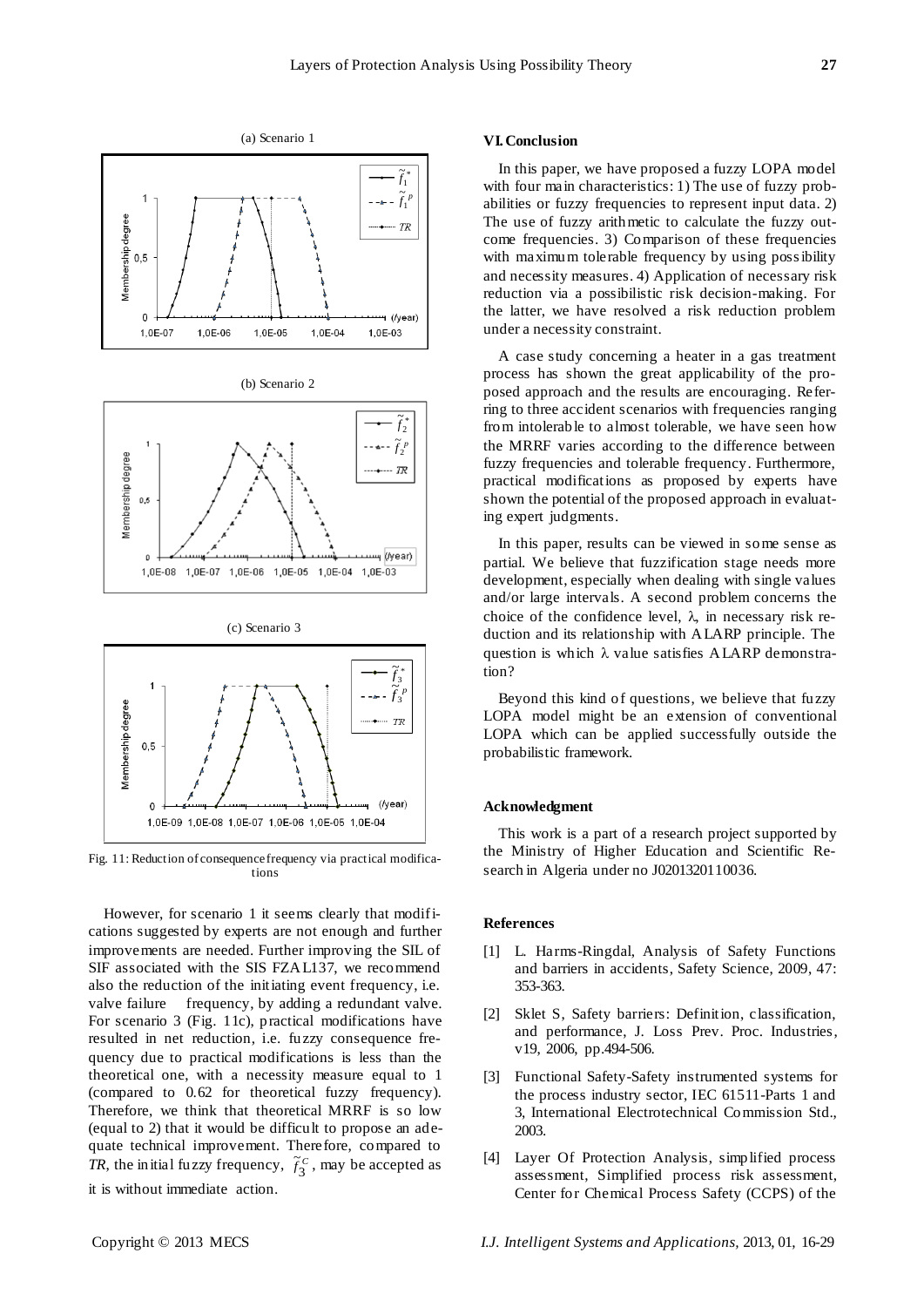American Institute of Chemical Engineers (AICHE), 2001.

- [5] L. Zadeh, Outline of a New Approach to the Analysis of Complex Systems and Decision Processes, IEEE Trans. Systems, Man, and Cybernetics, vol. SMC-3,1973, pp.28-44.
- [6] A.S. Markowski, M.S. Mannan, A. Kotynia, D. Siuta, Uncertainty aspects in process safety analysis, J. Loss. Prev. Proc. Industries, v23, 2010, pp.446-454.
- [7] W.K. Muhlbauer, Pipeline risk management manual: Ideas, techniques and resources, 3rd ed., Elsevier InC, 2004.
- [8] A.M. Dowell, D.C. Hendershot, Simplified Risk Analysis-Layers of Protection Analysis, presented at the National Meeting of the American Institute of Chemical Engineers, Indianapolis, Nov. 3-8, Paper 281a, 2002.
- [9] J.B. Bowles, C.E. Pelaez, Application of Fuzzy logic to Reliability Engineering, Proceedings of the IEEE, v83, 1995, pp.435-449.
- [10] M.H. Chun, K.I. Ahn, Assessment of the potential applicability of fuzzy set theory to accident progression event trees with phenomenological uncertainties, Reliab. Eng. System Safety, v37, 1992, pp.237-252.
- [11] R. Kenarangui, Event tree Analysis by fuzzy probability, IEEE Trans. on Reliab., v40, 1991, pp.120- 124.
- [12] Markowski A S, Mannan M S, Fuzzy logic for piping risk assessment (pfLOPA), J. Loss. Prev. Proc. Industries, v22, 2009, pp.921-927.
- [13] Guidelines for Process Equipment Reliability Data With Data Tables, Center for Chemical Process Safety (CCPS) of the American Institute of Chemical Engineers (AIChE), 1989.
- [14] IEEE Guide to the Collection and Presentation of Electrical, Electronic, Sensing Component, and Mechanical Equipment Reliability Data for Nuclear-Power Generating Station, IEEE-Std-500, 1984.
- [15] Offshore Reliability Data Handbook, 4th ed. Offshore Reliability Data (OREDA), 2002.
- [16] M. Abrahamsson, Uncertainty in Quantitative Risk Analysis-Characterisation and Methods of Treatment, Department of Fire Safety Engineering, Lund University, Report n1024, 2002.
- [17] L.A. Zadeh, Fuzzy sets as a basis for a theory of possibility, Fuzzy Sets and Syst., v1, 1978, pp.3-28.
- [18] D. Dubois and H. Prade, Possibility Theory. New York: Plenum, 1988.
- [19] S. Murè, M. Demechela, Fuzzy Application Procedure (FAP) for the risk assessment of occupational

accidents, J. Loss. Prev. Proc. Industries, v22, 2009, pp.593-599.

- [20] H. Tanaka, L.T. Fan, F.S. Lai, K. Toguchi, Fault-Tree Analysis by Fuzzy Probability, IEEE Trans. on Reliab., vol. R-32, 1983, pp.453-457.
- [21] C. Wei, W.J. Rogers, M.S. Mannan, Layer of protection analysis for reactive chemical risk assessment, J. Hazard. Materials, v159, 2008, pp.19-24.
- [22] E.M. Mars zal, E.W. Scharpf, Safety Integrity Level selection-Systematic Methods Including Layer of Protection Analysis. The Istrumentation, Systems, and Automation Society (ISA), 2002.
- [23] Guidelines for Developing Quantitative Safety Risk Criteria, Center for Chemical Process Safety (CCPS) of the American Institute of Chemical Engineers (AIChE), 2009.
- [24] Reducing Risks, Protecting People HSE 's Decision-making Process, Health and Safety Executive (HSE), Her Majesty's Stationery Office, London, 2001.
- [25] Guidelines for Chemical Process Quantitative Risk Analysis, 2nd ed. Center for Chemical Process Safety (CCPS) of the American Institute of Chemical Engineers (AIChE), 2000.
- [26] F.P. Lees, Loss Prevention in the Process Industries. 2nd ed., vol.1, Butterworth-Heinmann, Oxford,1996.
- [27] M. Sallak, C. Simon, J.F. Aubry, A Fuzzy Probabilistic for Determining Safety Integrity Level, IEEE Trans. on Fuzzy Syst., v16, 2008, pp.239-248.
- [28] L.A. Zadeh, Fuzzy sets, Information and Control, v8, 1965, pp.338-353.
- [29] R. Nait-Said, F. Zidani, N. Ouazraoui, Modified risk graph method using fuzzy -rule-based approach, J. Hazard. Materials, v164, 2009, pp.651-658.
- [30] Zadeh LA, The concept of a linguistic variable and its application to approximate reasoning, Parts I and II, Information Sciences, v8, 1975, pp. 199-249, 301-357.
- [31] A. Kaufman, M.M. Gupta, Introduction to Fuzzy Arithmetic Theory and Application. 1991, New York: Van Nostrand Reinhold.
- [32] G. Bortolan, R. Degani, A review of some methods for ranking fuzzy substs, Fuzzy Sets and Syst., v15,1985, pp.1-19.
- [33] D. Dubois, H. Prade, A unified view of ranking techniques for fuzzy numbers, Proceedings of the IEEE Conf. on Fuzzy Systems, v3, 1999, pp.1328- 1333.
- [34] D. Dubois, H. Prade, Ranking Fuzzy Numbers in the Setting of Possibility Theory, Information Sciences, v30, 1983, pp.183-224.